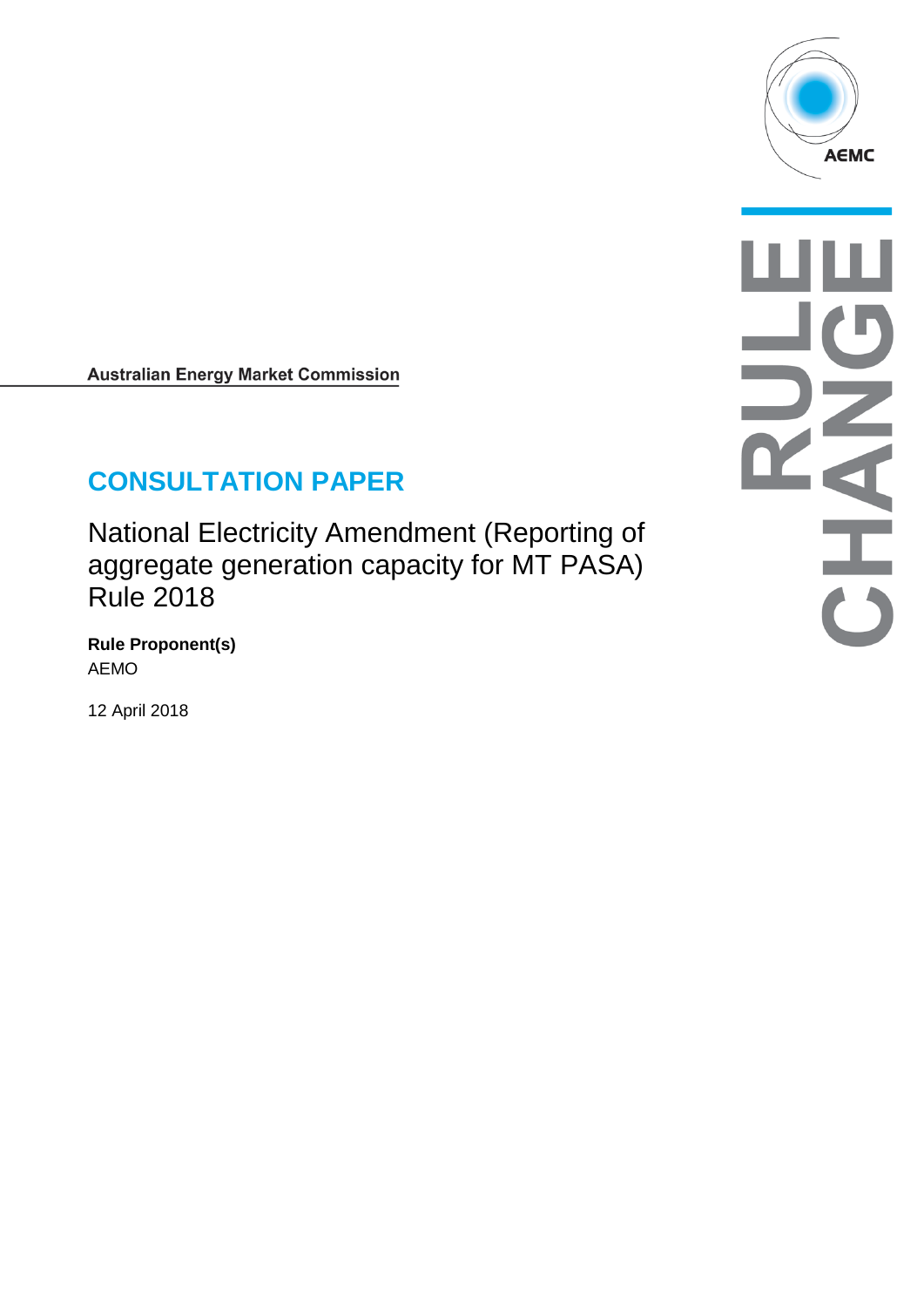#### **Inquiries**

Australian Energy Market Commission PO Box A2449 Sydney South NSW 1235

**E**: aemc@aemc.gov.au **T**: (02) 8296 7800 **F**: (02) 8296 7899

Reference: ERC0232

#### **Citation**

AEMC 2018, Reporting of aggregate generation capacity for MT PASA, Consultation Paper, 12 April 2018 , Sydney

#### **About the AEMC**

The AEMC reports to the Council of Australian Governments (COAG) through the COAG Energy Council. We have two functions. We make and amend the national electricity, gas and energy retail rules and conduct independent reviews for the COAG Energy Council.

This work is copyright. The Copyright Act 1968 permits fair dealing for study, research, news reporting, criticism and review. Selected passages, tables or diagrams may be reproduced for such purposes provided acknowledgement of the source is included.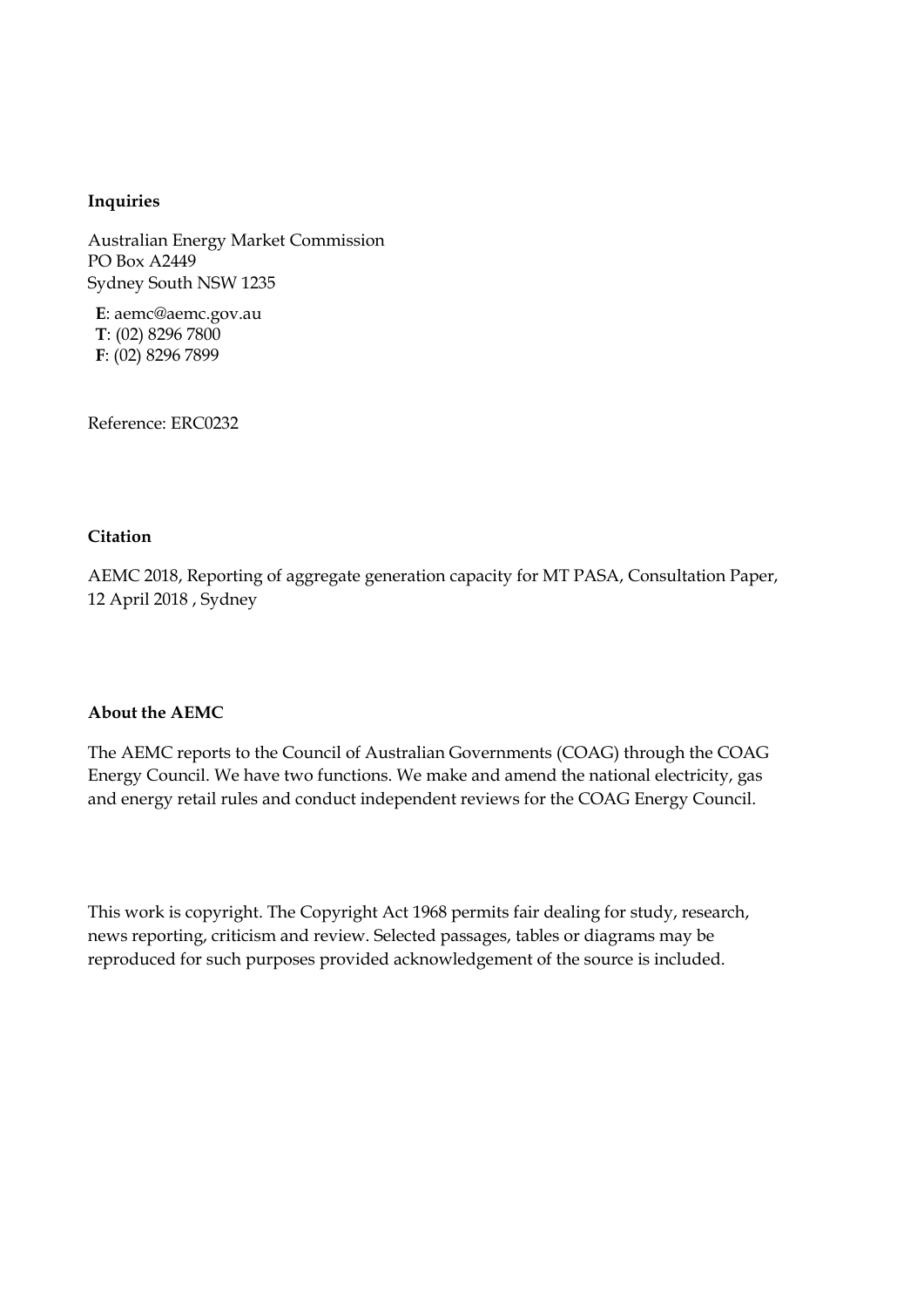## **1 Introduction**

On 21 December 2017, the Australian Energy Market Operator (AEMO) submitted a rule change request to the Australian Energy Market Commission (AEMC or Commission).[1](#page-2-0) The request seeks to amend the National Electricity Rules (NER) to remove the requirement to consider network constraints when publishing aggregate generation capacity for each region in the medium-term projected assessment of system adequacy (MT PASA). Network constraints will continue to be taken into account in other relevant outputs of the MT PASA.

This consultation paper has been prepared to facilitate public consultation on the rule change request and to seek stakeholder submissions.

This paper:

- provides a summary of, and background to, the rule change request;
- identifies a number of questions and issues to facilitate consultation on this rule change request; and
- outlines the process for making submissions.

### **1.1 Background**

#### **1.1.1 MT PASA**

The NER require that AEMO administer the PASA processes.[2](#page-2-1) The PASA is the principal method of indicating to the National Electricity Market (NEM) a forecast of electricity system security and reliability for a period of up to two years. The NER require AEMO to administer the PASA for both a medium term and short term period.<sup>[3](#page-2-2)</sup> The subject of this rule change request relates to the medium term process, or MT PASA.

The MT PASA assesses the adequacy of expected electricity supply to meet demand across a two-year horizon through regular assessment of any projected failure to meet the reliability standard.[4](#page-2-3) The primary objective of the MT PASA is to provide sufficient

<span id="page-2-0"></span><sup>1</sup> AEMO, Reporting of aggregate generation capacity (MT PASA), rule change request, 21 December 2018. See:

https://www.aemc.gov.au/rule-changes/reporting-of-aggregate-generation-capacity-for-mt

<span id="page-2-1"></span><sup>2</sup> Rule 3.7 of the NER.

<span id="page-2-2"></span><sup>3</sup> Ibid. AEMO also runs a pre-dispatch PASA process even though it is not required by the NER.

<span id="page-2-3"></span><sup>4</sup> Rule 3.7.2(6) of the NER. The reliability standard is set by the Reliability Panel and expresses the level of reliability sought from the NEM's generation and transmission interconnection assets. The current reliability standard is a maximum expected unserved energy in a region of 0.002 per cent of the total energy demanded in that region for a given financial year. In other words, the reliability standard requires that there be sufficient generation and transmission interconnection in a region such that at least 99.998 per cent of forecast annual demand for electricity is expected to be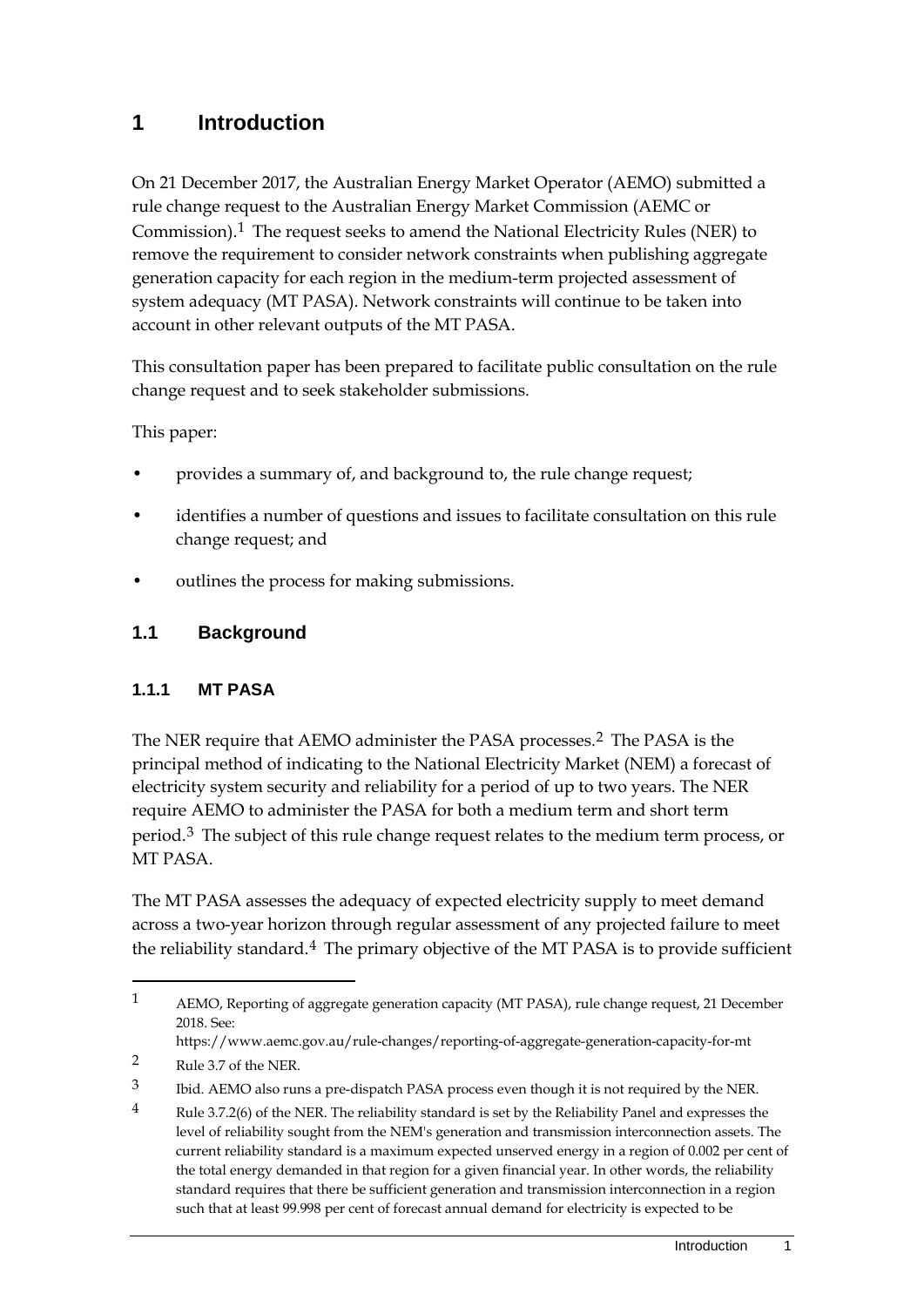information on the expected level of medium-term capacity reserve and hence allow market participants to schedule planned outages of generating units and network maintenance. AEMO also uses the MT PASA to alert the market of any days on which a low reserve condition is forecast to occur, and seeks a market response.[5](#page-3-0) If a market response is not forthcoming, AEMO may intervene, up to 10 weeks ahead, through the procurement of reserves using the reliability and emergency reserve trader (RERT).<sup>[6](#page-3-1)</sup>

Inputs analysed in the MT PASA process are provided by both AEMO and market participants, including demand forecasts, network constraints, generation capacity, energy constraints, intermittent generation forecasts and planned network outages. Network constraints are based on information provided by networks, specifically, an outline of planned outages and availability of interconnectors.<sup>[7](#page-3-2)</sup>

### **1.1.2 MT PASA redevelopment**

In 2016, AEMO engaged a consultant to recommend improvements to the MT PASA process.[8](#page-3-3)

This was because the current MT PASA process and associated rules were developed prior to the NEM commencing in 1998, when there was negligible intermittent wind and solar generation in the NEM and consumers were less active in managing their energy consumption. The current MT PASA process uses a predominantly deterministic approach for analysing inputs. The way AEMO assesses the reliability standard in the current process relies on pre-computed static minimum reserve levels to capture inter-regional reserve sharing capability, network system normal constraints, and generation forced outage probabilities. These calculations have not been updated since 2010.

The NEM has since changed considerably in character, with more intermittent generation installed in the power system, a change in generation mix and consumer engagement increasing, leading to a rise in demand-side participation. In its rule change proposal, AEMO argues that this evolution of the NEM has led to greater uncertainty in forecasting both the supply and demand sides of the NEM, resulting in a

<span id="page-3-3"></span><span id="page-3-2"></span><span id="page-3-1"></span><span id="page-3-0"></span>supplied. See: https://www.aemc.gov.au/markets-reviews-advice/reliability-standard-and-settings-review-2018 5 AEMO, Reporting of aggregate generation capacity (MT PASA), rule change request, 21 December 2017. See: https://www.aemc.gov.au/rule-changes/reporting-of-aggregate-generation-capacity-for-mt  $6$  Rule 3.20 of the NER. AEMO has recently submitted two rule changes in relation to the RERT, including one to reinstate the long-notice RERT which proposes to increase the procurement lead time to nine months. See https://www.aemc.gov.au/our-work/changing-energy-rules/rule-changes 7 For more information on the MT PASA process, please see Appendix C of the Reliability Frameworks Review interim report available at: https://www.aemc.gov.au/markets-reviews-advice/reliability-frameworks-review 8 See: https://www.aemo.com.au/Electricity/National-Electricity-Market-NEM/Data/Market-Manage ment-System-MMS/Projected-Assessment-of-System-Adequacy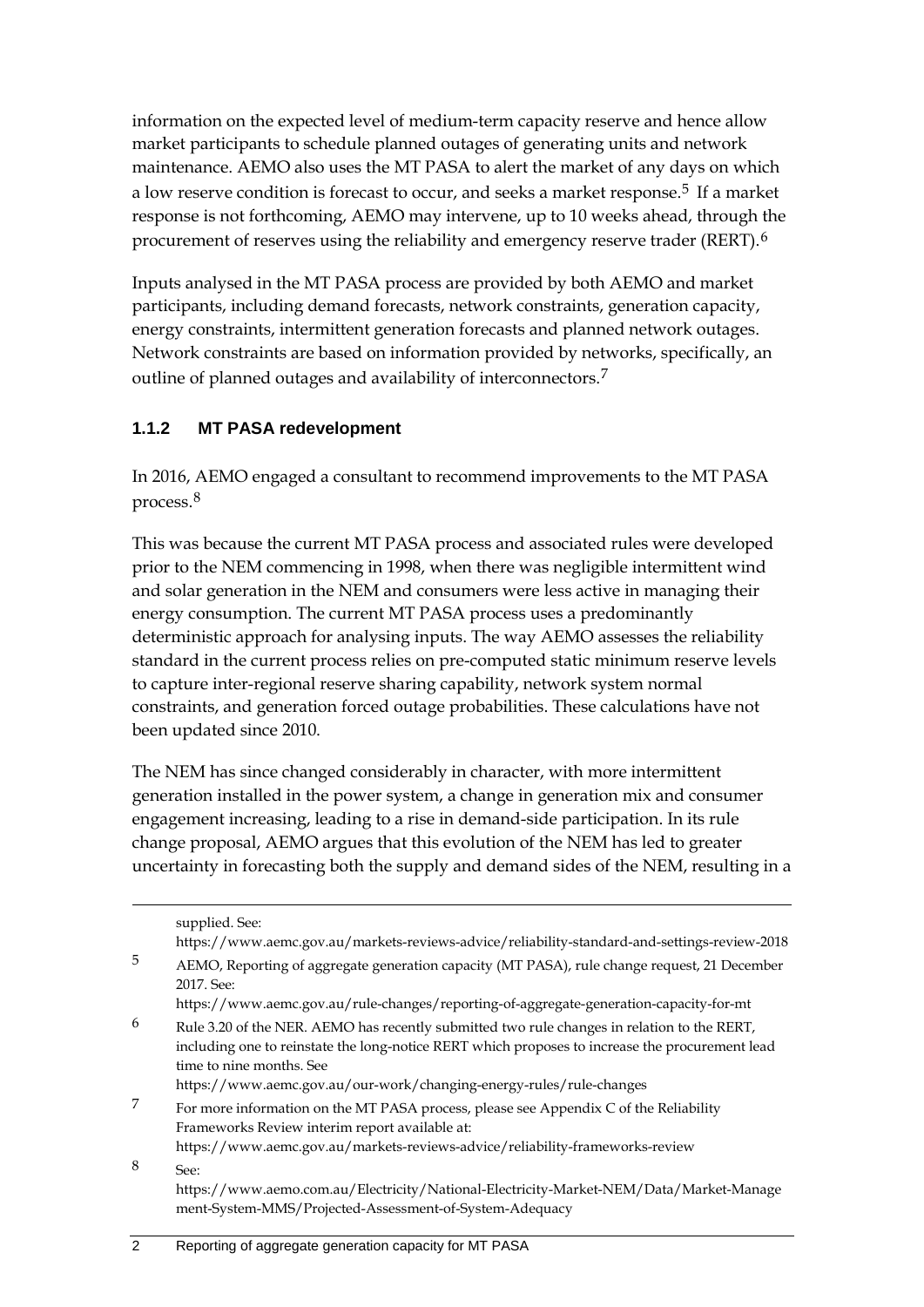need to reassess the current MT PASA methodology to maintain its effectiveness and thereby improve the decision making of stakeholders and AEMO.[9](#page-4-0)

As a result, in 2016, AEMO commenced a redevelopment process to assess whether the current MT PASA methodology was fit for purpose, and to elicit options for improvement.

AEMO consulted extensively as part of the MT PASA redevelopment process to understand the limitations of the current methodology, the value of MT PASA information, propose alternative methodologies and solutions for implementation. As a result of the redevelopment process, a new MT PASA system is currently being adopted. This new process probabilistically assesses the risk and uncertainties of power system operation, running 1,600 Monte-Carlo simulations to reflect the operation of the NEM. It probabilistically determines whether the reliability standard is projected to be met, as opposed to using a deterministic and static reserve level.<sup>[10](#page-4-1)</sup>

Implementation of the new probabilistic methodology therefore means that the MT PASA is consistent with the other processes AEMO uses to assess the reliability standard, i.e. the Electricity Statement of Opportunities and the Energy Adequacy Assessment Projection, which also use similar probabilistic methodologies. Aligning these processes creates efficiencies and improves the quality and consistency of information provided to the market.

It is anticipated the redeveloped MT PASA production release will occur towards the end of April 2018, but no later than 30 May 2018.

While the new process is largely compliant with the NER, AEMO has identified two clauses of the NER in relation to the MT PASA which it states are not compatible with the new MT PASA process.<sup>[11](#page-4-2)</sup> This is discussed next.

### **1.2 Issue raised in the rule change request**

Clause 3.7.2 of the NER details the requirements for the administration of the MT PASA, including the requirement that AEMO publish multiple MT PASA outputs covering different aspects of the NEM. This rule change request concerns clauses 3.7.2(f)(5A) and (5B), which require AEMO to distinguish between, and separately report on, aggregate capacity of scheduled generation in a region that can and cannot

-

Introduction 3

<span id="page-4-0"></span><sup>9</sup> Ibid, p.4.

<span id="page-4-1"></span> $10 \qquad \text{See}$ 

https://www.aemo.com.au/Electricity/National-Electricity-Market-NEM/Data/Market-Manage ment-System-MMS/Projected-Assessment-of-System-Adequacy

<span id="page-4-2"></span><sup>11</sup> AEMO, Reporting of aggregate generation capacity (MT PASA), rule change request, 21 December 2017, p.2. See: https://www.aemc.gov.au/rule-changes/reporting-of-aggregate-generation-capacity-for-mt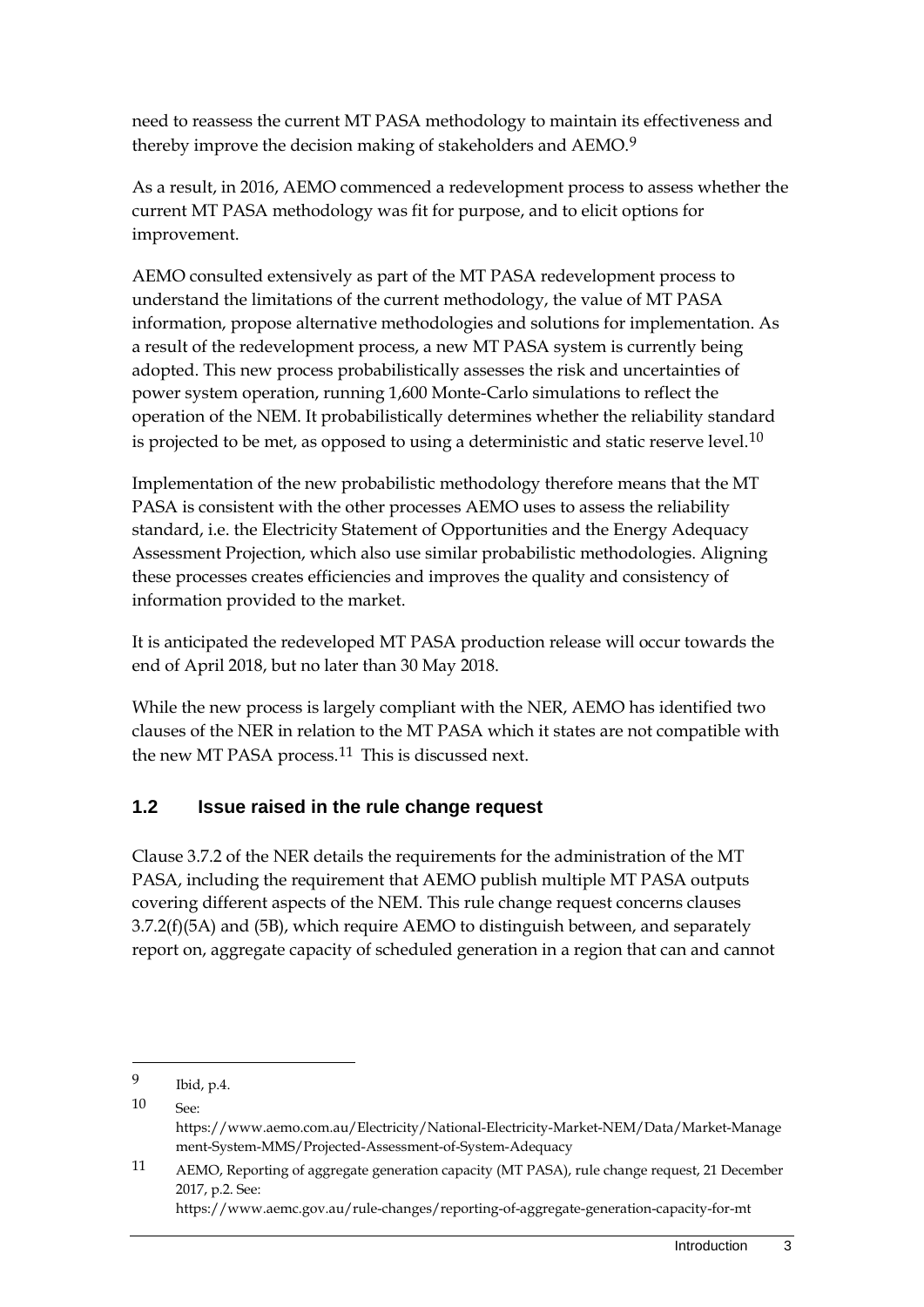be generated continuously at the PASA availability,<sup>[12](#page-5-0)</sup> and forecast generation of semi-scheduled generating units after allowing for the impact of network constraints.<sup>[13](#page-5-1)</sup>

In the rule change proposal, AEMO states that in developing the new MT PASA methodology, the MT PASA output reports have been designed to satisfy, as far as possible, the requirements of clauses 3.7.2(f)(5A) and (5B). However, assessment of the impact of network constraints in this context is not practical, and is incompatible with the probabilistic modelling approach that is now being adopted in the redeveloped MT PASA.[14](#page-5-2)

AEMO argues that this is because whether or not a particular generator will be constrained in any given period due to network limitations depends on a number of factors. These factors include the dispatch pattern across all generators, and geographical distribution of all demand and intermittent generation including intermittent generator levels and other generation dispatch, many of which are not known when the MT PASA is published.

According to AEMO, the aggregate capacity that may or may not be constrained can no longer be calculated without making gross deterministic approximations of all of these uncertain attributes, which would be inconsistent with the random assumptions used in the probabilistic modelling. AEMO considers that any attempt to approximate the impact of network constraints into the information published under clauses 3.7.2(f)(5A) and (5B) would risk misinforming the market and other users of the MT PASA.[15](#page-5-3)

#### **Question 1 Issues**

- **• What are stakeholders' views on the issue raised by AEMO?**
- **• Are there any other issues relevant to this rule change request that the AEMC should consider?**

https://www.aemc.gov.au/rule-changes/amendments-to-pasa-related-rules

<span id="page-5-3"></span>15 Ibid.

<span id="page-5-0"></span><sup>-</sup>12 PASA availability is defined in Chapter 10 of the NER as "the physical plant capability (taking ambient weather conditions into account in the manner described in the procedure prepared under clause 3.7.2(g)) of a scheduled generating unit, scheduled load or scheduled network service available in a particular period, including any physical plant capability that can be made available during that period, on 24 hours' notice."

<span id="page-5-1"></span><sup>13</sup> Consideration of network constraints was added to the two clauses in the NER that describe these two outputs at the request of AEMO as part of a larger rule change on the MT PASA in 2010. AEMO requested they be added to reflect what was already happening from an operational perspective at the time. See:

<span id="page-5-2"></span><sup>14</sup> AEMO, Reporting of aggregate generation capacity (MT PASA), rule change request, 21 December 2017,p.10. See:

https://www.aemc.gov.au/rule-changes/reporting-of-aggregate-generation-capacity-for-mt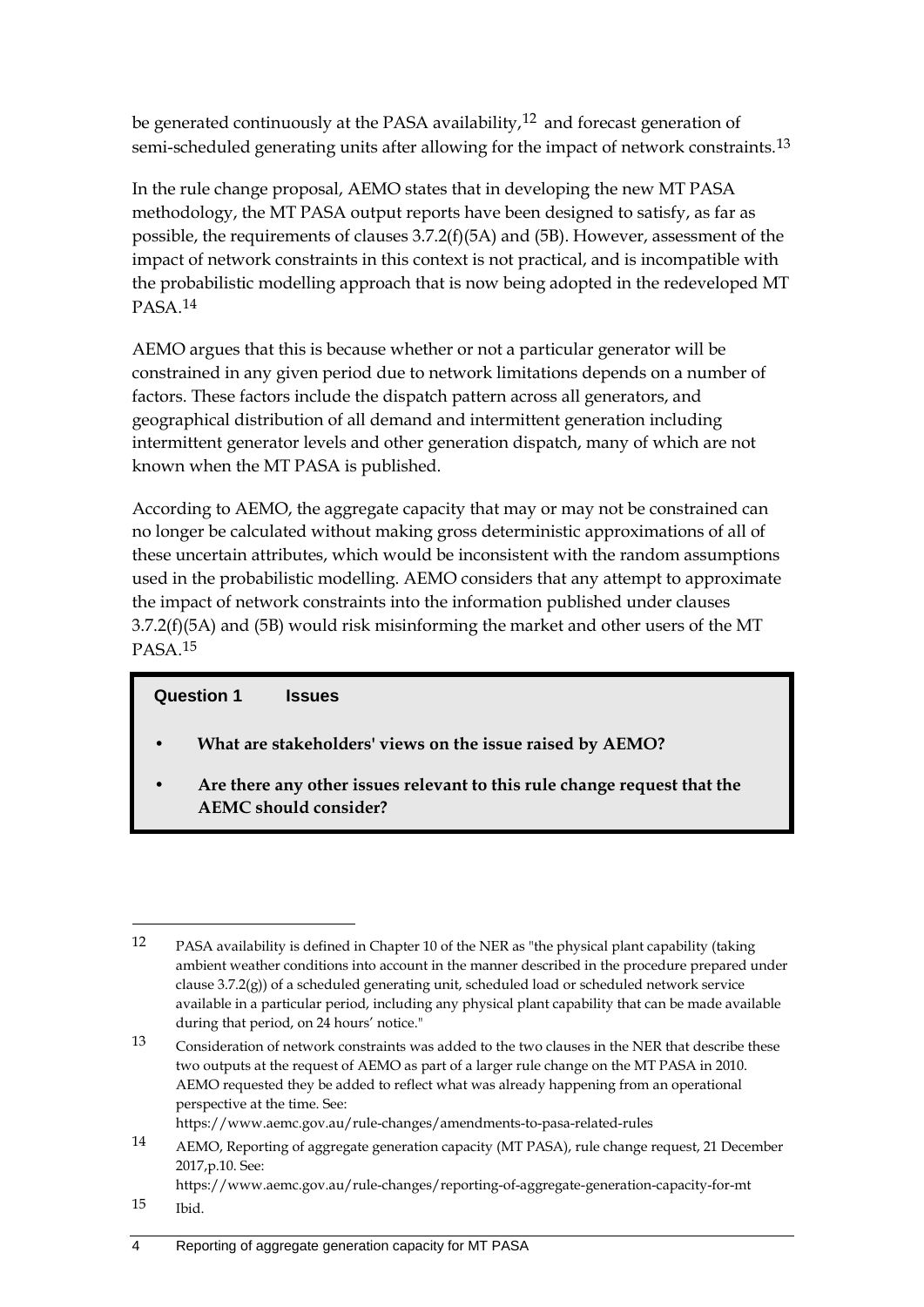### **1.3 Proposed solution**

AEMO's rule change request proposes to amend the NER by removing the network constraint consideration requirement from clauses 3.7.2(f)(5A) and (5B) of the NER.[16](#page-6-0)

AEMO states that the removal of the network constraint consideration from these clauses will allow it to publish aggregate supply side information taking into account energy constraints in a way that is compatible with the new MT PASA. In the rule change proposal, AEMO argues that any attempt to meet the current network constraint consideration obligation devalues that information and is impractical.[17](#page-6-1) AEMO states that the rule, if made, would facilitate the publication of information that better informs the planning and operational decisions participants need to make in relation to their generation and load facilities.[18](#page-6-2)

AEMO states that extensive consultation with stakeholders during the PASA redevelopment project indicates that the value of the information reported in clauses 3.7.2(f)(5A) and (5B) would be improved by not attempting to make any approximation of the impact of network constraints in that context.[19](#page-6-3)

Furthermore, in 2017, as a precursor to this rule change proposal and as part of the MT PASA redevelopment, AEMO assessed the value of the information provided in clauses 3.7.2(f)(5A) and (5B) through the Reliability Standard Implementation Guidelines (RSIG) consultation process.<sup>[20](#page-6-4)</sup> It also tested whether this value would increase, and promote the NEO, if published more frequently without consideration of network constraints.[21](#page-6-5) Based on feedback received through the consultation process, AEMO indicated in the final report and determination for the 2017 RSIG consultation that it intended to propose a rule change to report energy constrained and unconstrained information in the absence of network constraints as an alternative to the current NER obligation.[22](#page-6-6)

In its rule change proposal, AEMO states that the new MT PASA system, which directly simulates power system operation, will much more accurately take network constraints into account when determining reliability, and when assessing the impact

-

<span id="page-6-3"></span>19 Ibid.

<span id="page-6-5"></span>21 Ibid.

<span id="page-6-0"></span><sup>16</sup> AEMO, Reporting of aggregate generation capacity (MT PASA), rule change request, 21 December 2017, p.18. The rule change request contains the proposed deletion of the words "after allowing for the impact of network constraints" from clauses 5.7.2(f)(5A) and (5B) of the NER.

<span id="page-6-1"></span><sup>17</sup> Ibid, p.12.

<span id="page-6-2"></span><sup>18</sup> Ibid.

<span id="page-6-4"></span><sup>20</sup> Ibid, p.8. The RSIG outline how AEMO will implement the reliability standard, including how it is applied in the MT PASA process. In redeveloping the MT PASA, AEMO consulted with stakeholders, including the Reliability Panel, on the necessary amendments that had to be made to the RSIG to align it with the redesigned MT PASA process.

<span id="page-6-6"></span><sup>22</sup> AEMO, Reliability Standard Implementation Guidelines, Final Report and Determination, 15 August 2017, p. 14.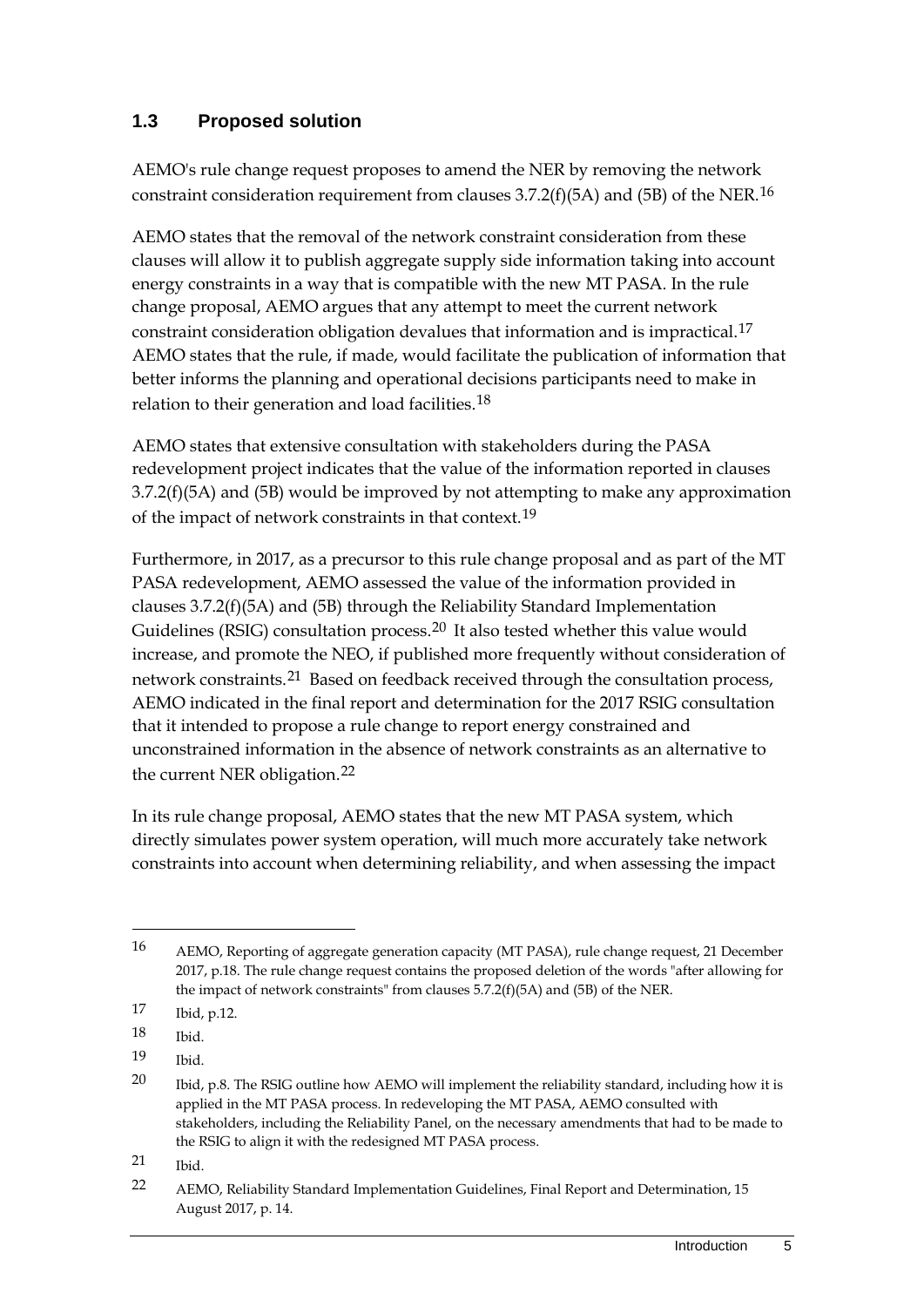of network constraints on generation dispatch and load.[23](#page-7-0) This information, covering a range of possible but uncertain power system conditions that may become binding network constraints on dispatch of generation or load, will be reported under clause  $3.7.2(f)(6)(v)$  of the NER. This clause requires that the MT PASA identify and quantify when and where network constraints may become binding on the dispatch of generation or load.

The rule change request, including the proposed rule, can be found on the AEMC website.[24](#page-7-1)

### **Question 2 Proposed solution**

- **• Does the proposed rule address the issue stated by AEMO?**
- **• Are there alternatives to the proposed rule that would address the issue stated by AEMO?**
- **• Do stakeholders envisage any costs of implementing the proposed rule?**

### **1.4 Assessment framework**

#### **1.4.1 Achieving the NEO**

Under the NEL, the Commission may only make a rule if it is satisfied that the rule will, or is likely to, contribute to the achievement of the national electricity objective (NEO).<sup>[25](#page-7-2)</sup> This is the decision making framework that the Commission must apply.

The NEO is:[26](#page-7-3)

"To promote efficient investment in, and efficient operation and use of, electricity services for the longer term interests of consumers of electricity with respect to -

- (a) price, quality, safety, reliability and security of supply of electricity; and
- (b) the reliability, safety and security of the national electricity system."

The AEMC considers that the relevant aspect of the NEO is the promotion of efficient investment in and use of electricity services with respect to the reliability of the

<span id="page-7-0"></span><sup>23</sup> AEMO, Reporting of aggregate generation capacity (MT PASA), rule change request, 21 December 2017. See:

https://www.aemc.gov.au/rule-changes/reporting-of-aggregate-generation-capacity-for-mt

<span id="page-7-1"></span><sup>24</sup> https://www.aemc.gov.au/rule-changes/reporting-of-aggregate-generation-capacity-for-mt

<span id="page-7-2"></span><sup>25</sup> Section 88 of the NEL.

<span id="page-7-3"></span><sup>26</sup> Section 7 of the NEL.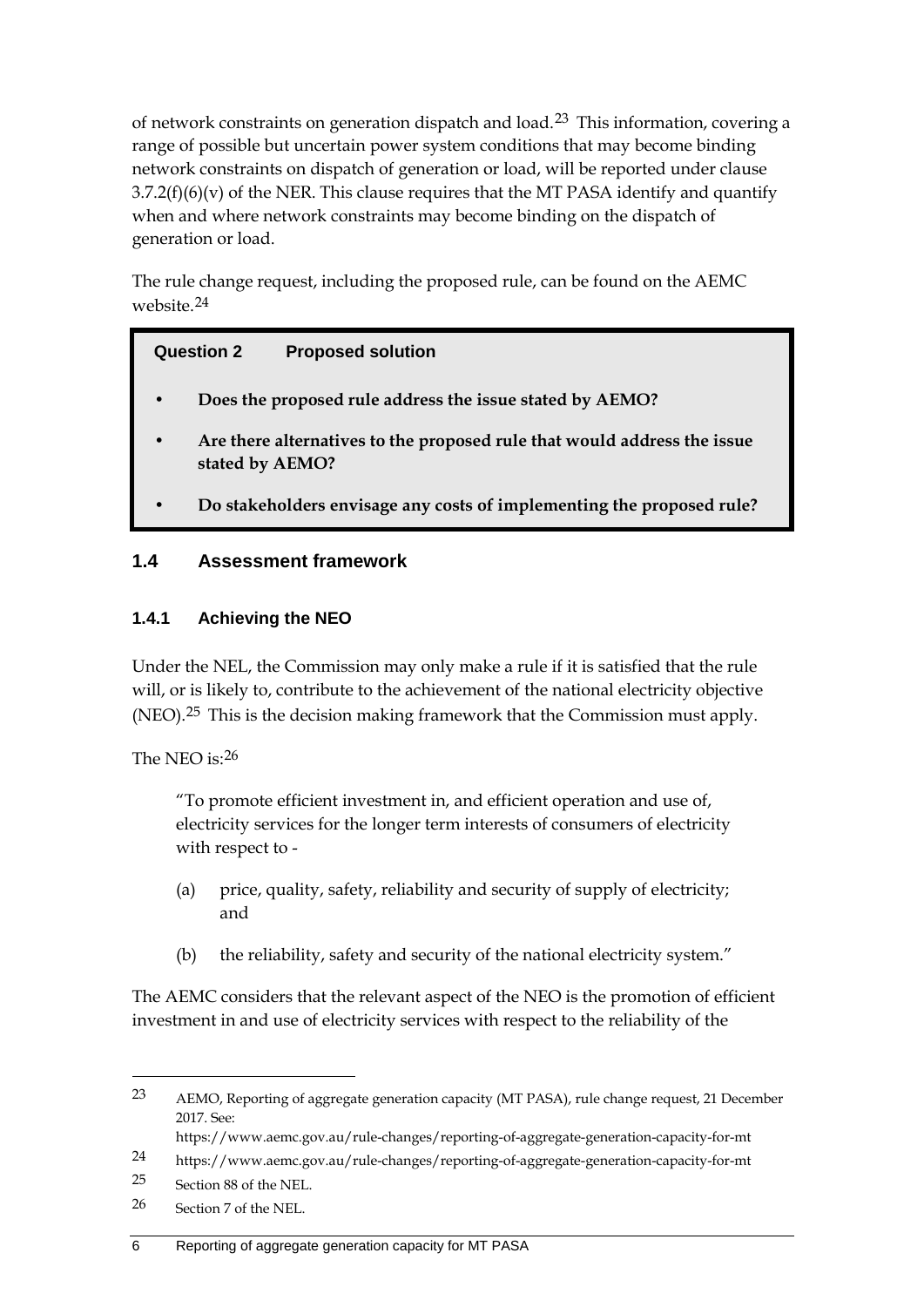national electricity system. In determining whether the proposed rule is likely to promote the NEO, the Commission will have regard to the following principles:

- **Transparency and quality of information:** The provision of relevant, consistent and transparent information to parties who require and value such information to carry out their responsibilities under the NER is important in supporting the efficiency of the power system.
- **Regulatory certainty:** Clear regulatory responsibilities for AEMO when preparing the MT PASA minimises ambiguity and supports enhanced forecasting capability, thus improving energy reliability.

The assessment framework will consider if the benefits of the proposed rule outweigh the costs. The benefits of removing the consideration of network constraints from the aggregate generation capacity outputs for the MT PASA should outweigh the costs or risks of such a change.

### **Question 3 Assessment framework**

- **• Is the assessment framework appropriate for considering the proposed rule change request?**
- **• Are there other relevant considerations that should be included in the assessment framework?**

From 1 July 2016, the National Electricity Rules (NER), as amended from time to time, apply in the Northern Territory, subject to derogations set out in Regulations made under the NT legislation adopting the NEL.<sup>[27](#page-8-0)</sup> Under those Regulations, only certain parts of the NER have been adopted in the NT.<sup>[28](#page-8-1)</sup> As the proposed rule related to parts of the NER that currently do not apply in the Northern Territory, the Commission will not assess the proposed rule against additional elements required by the Northern Territory legislation.[29](#page-8-2)

<span id="page-8-0"></span><sup>27</sup> National Electricity (Northern Territory) (National Uniform Legislation) (Modifications) Regulations.

<span id="page-8-1"></span> $28$  For the version of the NER that applies in the Northern Territory, refer to : http://www.aemc.gov.au/Energy-Rules/National-electricity-rules/National-Electricity-Rules-(No rthern-Territory).

<span id="page-8-2"></span><sup>29</sup> National Electricity (Northern Territory) (National Uniform Legislation) Act 2015.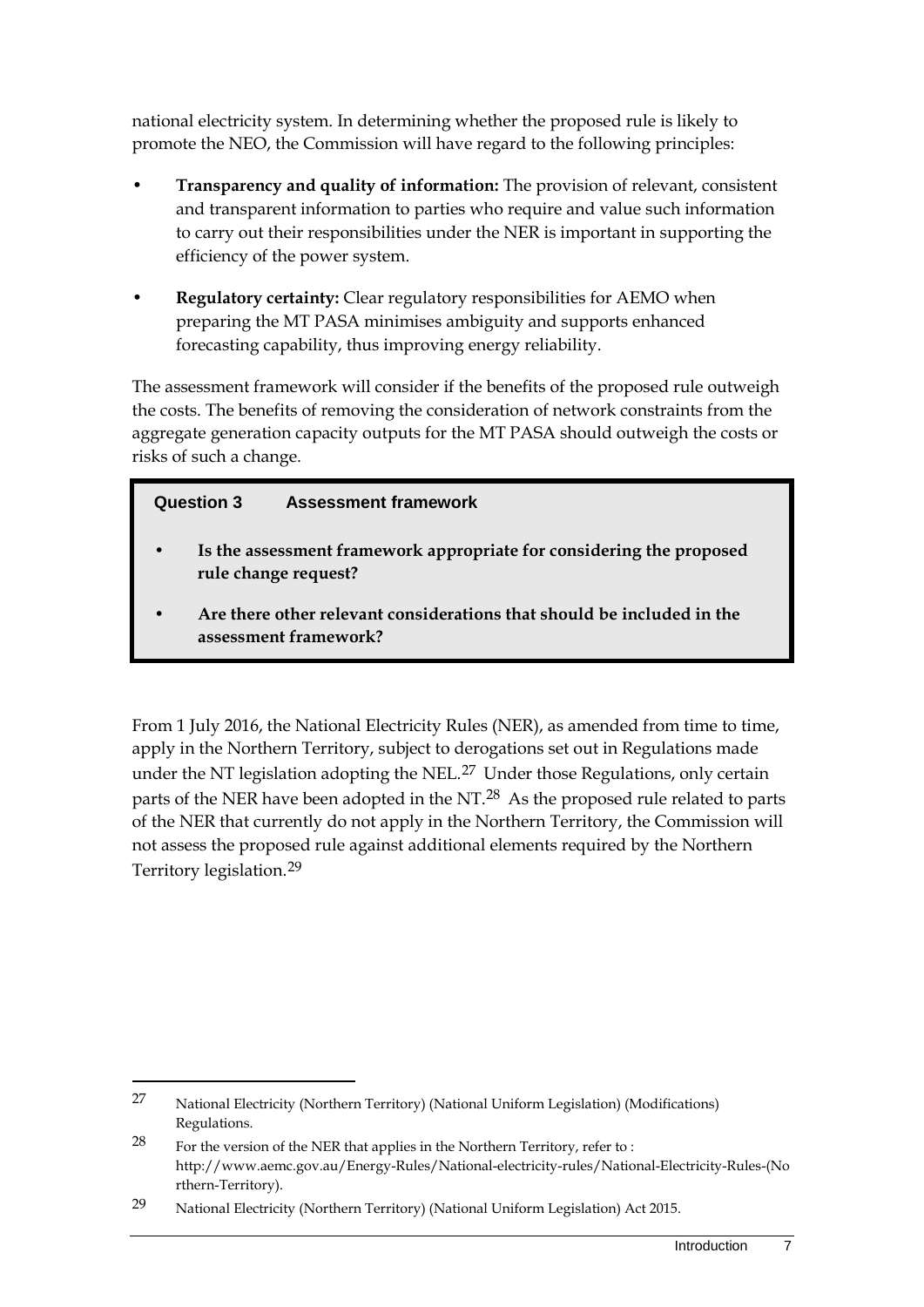# **2 Process for this rule change**

### **2.1 Treatment as a non-controversial rule change**

The Commission considers that the rule change request is a request for a non-controversial rule because it is unlikely to have a significant impact on the national electricity market.<sup>[30](#page-9-0)</sup> It is not anticipated to have a significant cost impact on NEM participants, and accordingly should not result in additional costs to consumers. In addition, AEMO states in its rule change request that it engaged with stakeholders through the RSIG consultation process in 2017 where the issue this rule change request seeks to address was put to stakeholders and support was provided for the change AEMO is proposing.[31](#page-9-1)

Rule changes that are considered to be non-controversial may be processed under an expedited (faster) process under which there is only one round of consultation and the AEMC must publish its final rule determination within six weeks of commencing the rule change process.[32](#page-9-2)

The Commission has decided to use an expedited process to consider this rule change request provided that it does not receive any valid requests not to use the expedited process by 26 April 2018. To be valid, an objection should set out the reasons why the rule change request will have a significant impact on the national electricity market.

### **2.2 Key dates**

Given the tightly defined nature of the issue, and the background information provided in the rule change request, this consultation paper is brief. Nevertheless, submissions are invited in relation to the matters identified above, and any other relevant issue.

The **key dates** for stakeholders in this process are as follows:

- Commencement of this rule change process: 12 April 2018
- Objections to an expedited process to be received by: 26 April 2018
- Submissions to the proposal to be received by: 10 May 2018
- Final decision to be published under an expedited process by: 24 May 2018

<span id="page-9-0"></span><sup>30</sup> Section 87 of the NEL.

<span id="page-9-1"></span><sup>31</sup> AEMO, Reporting of aggregate generation capacity (MT PASA), rule change request, 21 December 2017, p.9. See:

https://www.aemc.gov.au/rule-changes/reporting-of-aggregate-generation-capacity-for-mt

<span id="page-9-2"></span><sup>32</sup> The AEMC has published a notice under sections 95 and 96 of the National Electricity Law to commence and assess this rule change request as a non-controversial rule.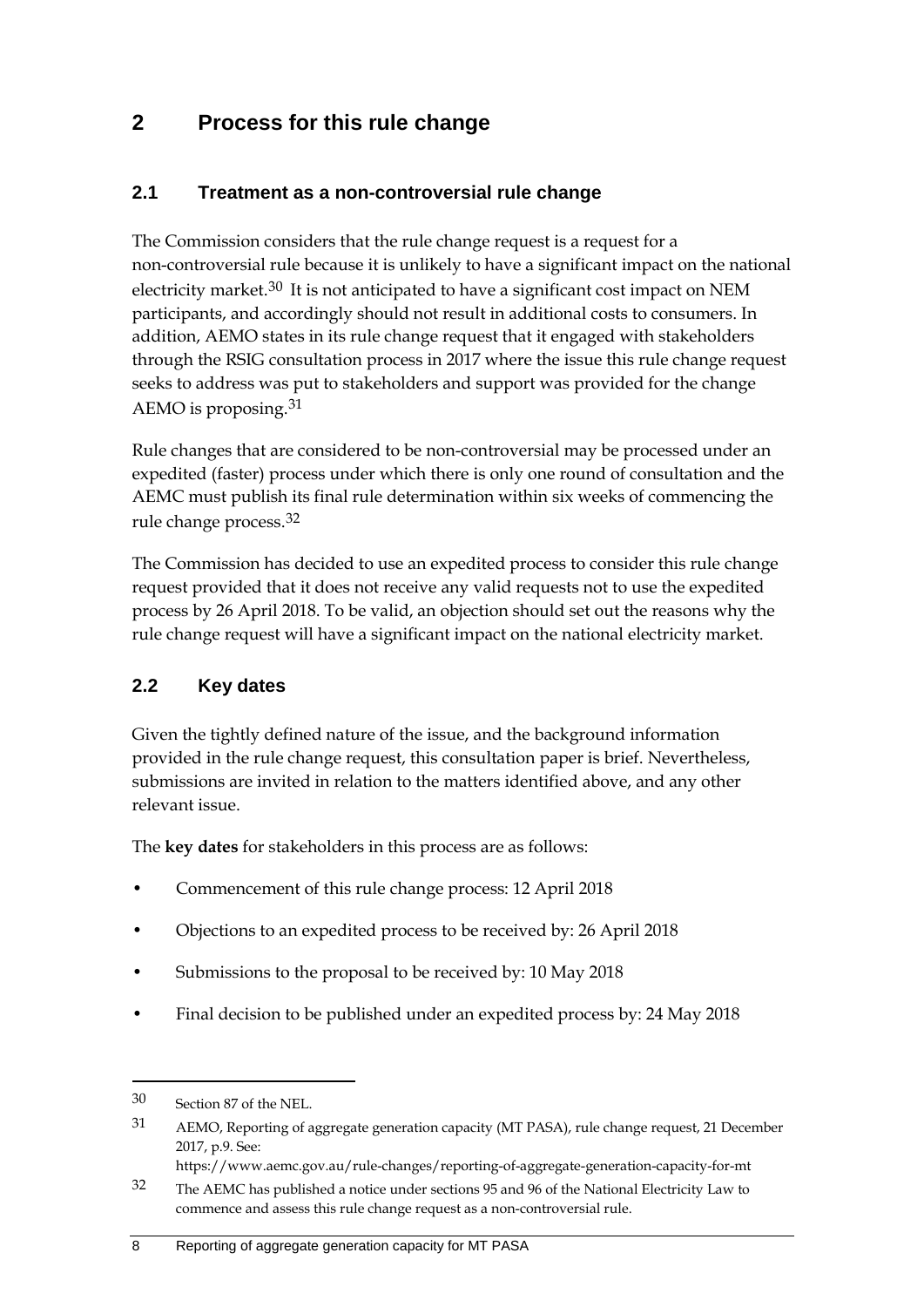# **3 Lodging a submission**

The Commission invites requests not to make a rule under the expedited process and written submissions on this rule change proposal.

All enquiries on this project should be addressed to Elizabeth Bowron on (02) 8296 0619.

### **3.1 Lodging a request not to make a rule under an expedited process**

Written requests not to make a rule under the expedited process in section 96 of the NEL must include reasons for the request, and must be lodged with the Commission by 26 April 2018, either online or by mail.

### **3.2 Lodging a submission to this rule change request**

Written submissions on the rule change request must be lodged with Commission by 10 May 2018, either online or by mail, in accordance with the requirements specified below.

Where practicable, submissions should be prepared in accordance with the Commission's guidelines for making written submissions on rule change requests  $33$ . The Commission publishes all submissions on its website, subject to a claim of confidentiality.

### **3.3 Lodging a submission electronically**

Electronic submissions, or requests not to make a rule under the expedited process, must be lodged online via the Commission's website, www.aemc.gov.au, using the "lodge a submission" function and selecting the project reference code ERC0232.

The request or submission must be on letterhead (if submitted on behalf of an organisation), signed and dated.

### **3.4 Lodging a submission by mail**

The submission must be on letterhead (if submitted on behalf of an organisation), signed and dated. The request or submission should be sent by mail to:

Australian Energy Market Commission PO Box A2449 Sydney South NSW 1235

-

The envelope must be clearly marked with the project reference code: ERC0232

<span id="page-10-0"></span><sup>33</sup> This guideline is available on the Commission's website www.aemc.gov.au.